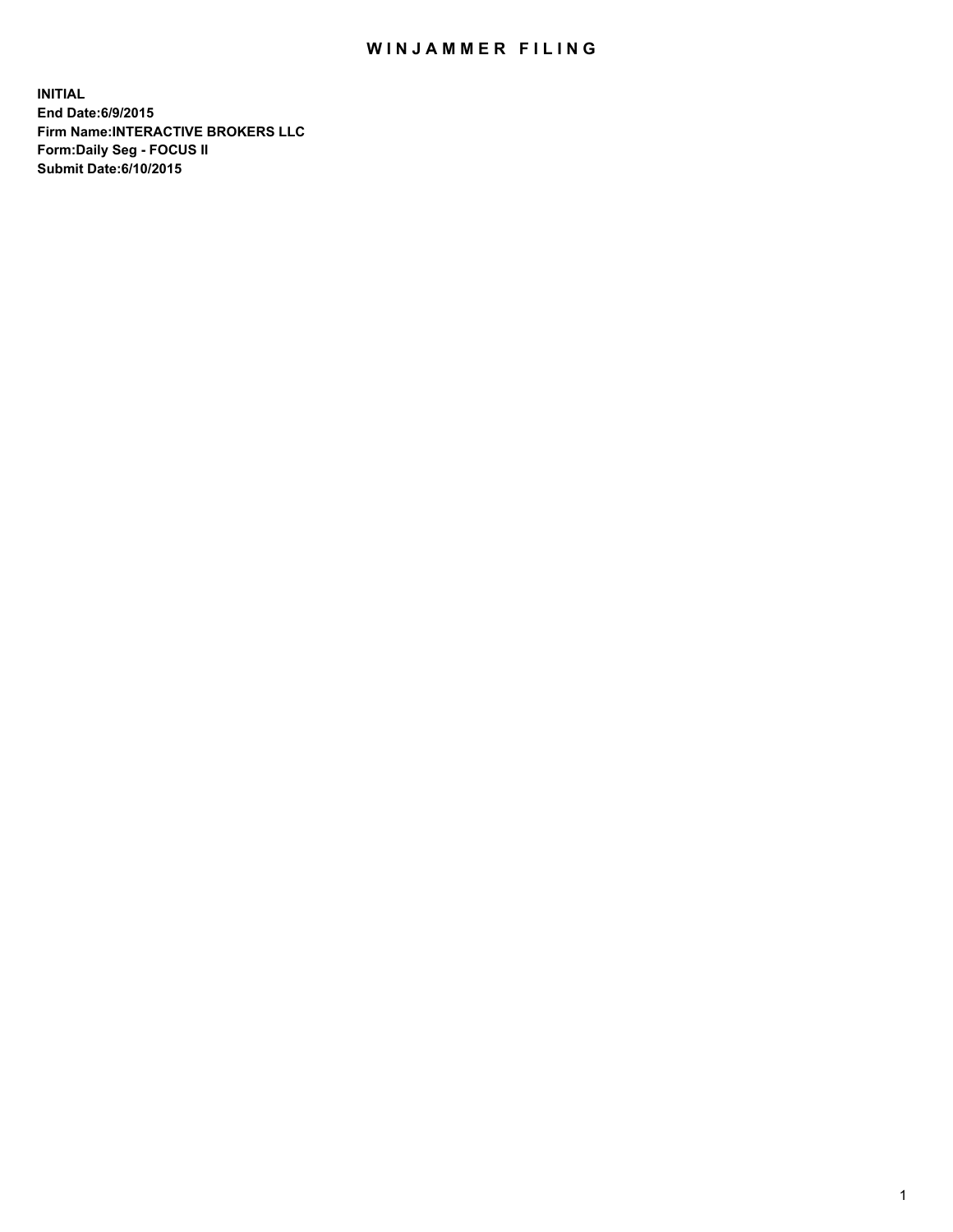## **INITIAL End Date:6/9/2015 Firm Name:INTERACTIVE BROKERS LLC Form:Daily Seg - FOCUS II Submit Date:6/10/2015 Daily Segregation - Cover Page**

| Name of Company                                                                   | <b>INTERACTIVE BROKERS LLC</b> |
|-----------------------------------------------------------------------------------|--------------------------------|
| <b>Contact Name</b>                                                               | <b>Michael Ellman</b>          |
| <b>Contact Phone Number</b>                                                       | 203-422-8926                   |
| <b>Contact Email Address</b>                                                      | mellman@interactivebrokers.co  |
|                                                                                   | $m$                            |
|                                                                                   |                                |
| FCM's Customer Segregated Funds Residual Interest Target (choose one):            |                                |
| a. Minimum dollar amount: ; or                                                    | $\overline{\mathbf{0}}$        |
| b. Minimum percentage of customer segregated funds required:% ; or                | 0                              |
| c. Dollar amount range between: and; or                                           | 155,000,000 245,000,000        |
| d. Percentage range of customer segregated funds required between:% and%.         | 0 <sub>0</sub>                 |
| FCM's Customer Secured Amount Funds Residual Interest Target (choose one):        |                                |
| a. Minimum dollar amount: ; or                                                    | $\overline{\mathbf{0}}$        |
| b. Minimum percentage of customer secured funds required:% ; or                   | 0                              |
| c. Dollar amount range between: and; or                                           | 80,000,000 120,000,000         |
| d. Percentage range of customer secured funds required between:% and%.            | 0 <sub>0</sub>                 |
|                                                                                   |                                |
| FCM's Cleared Swaps Customer Collateral Residual Interest Target (choose one):    |                                |
| a. Minimum dollar amount: ; or                                                    | $\overline{\mathbf{0}}$        |
| b. Minimum percentage of cleared swaps customer collateral required:% ; or        | $\overline{\mathbf{0}}$        |
| c. Dollar amount range between: and; or                                           | 0 <sub>0</sub>                 |
| d. Percentage range of cleared swaps customer collateral required between:% and%. | 0 <sub>0</sub>                 |
|                                                                                   |                                |
| Current ANC:on                                                                    | 2,452,189,690 09-JUN-2015      |
| <b>Broker Dealer Minimum</b>                                                      | 305,800,477                    |
| Debit/Deficit - CustomersCurrent AmountGross Amount                               |                                |
| Domestic Debit/Deficit                                                            | 108,572                        |
| Foreign Debit/Deficit<br>Debit/Deficit - Non CustomersCurrent AmountGross Amount  | 325,2780                       |
| Domestic Debit/Deficit                                                            | 0 <sub>0</sub>                 |
| Foreign Debit/Deficit                                                             | 0 <sub>0</sub>                 |
| Proprietary Profit/Loss                                                           |                                |
| Domestic Profit/Loss                                                              | <u>0</u>                       |
| Foreign Profit/Loss                                                               | $\overline{\mathbf{0}}$        |
| Proprietary Open Trade Equity                                                     |                                |
| Domestic OTE                                                                      | <u>0</u>                       |
| Foreign OTE                                                                       | <u>0</u>                       |
| <b>SPAN</b>                                                                       |                                |
| <b>Customer SPAN Calculation</b>                                                  | 1,445,845,113                  |
| Non-Customer SPAN Calcualation                                                    | 22,793,315                     |
| <b>Proprietary Capital Charges</b>                                                | <u>0</u>                       |
| Minimum Dollar Amount Requirement                                                 | 20,000,000 [7465]              |
| Other NFA Dollar Amount Requirement                                               | 21,812,349 [7475]              |
|                                                                                   |                                |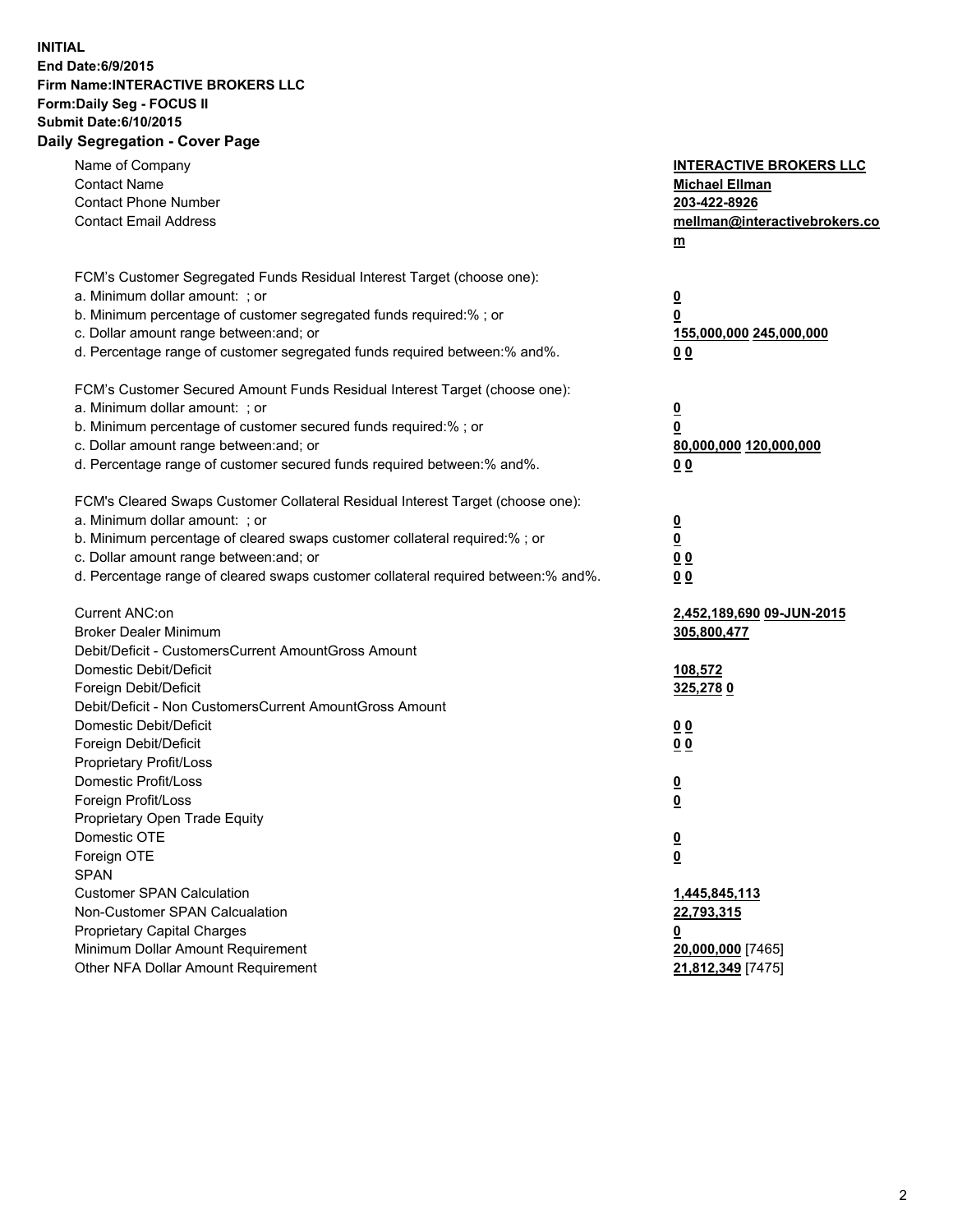## **INITIAL End Date:6/9/2015 Firm Name:INTERACTIVE BROKERS LLC Form:Daily Seg - FOCUS II Submit Date:6/10/2015 Daily Segregation - Secured Amounts**

|     | Foreign Futures and Foreign Options Secured Amounts                                         |                                   |
|-----|---------------------------------------------------------------------------------------------|-----------------------------------|
|     | Amount required to be set aside pursuant to law, rule or regulation of a foreign            | $Q$ [7305]                        |
|     | government or a rule of a self-regulatory organization authorized thereunder                |                                   |
| 1.  | Net ledger balance - Foreign Futures and Foreign Option Trading - All Customers             |                                   |
|     | A. Cash                                                                                     | 575,942,506 [7315]                |
|     | B. Securities (at market)                                                                   | $0$ [7317]                        |
| 2.  | Net unrealized profit (loss) in open futures contracts traded on a foreign board of trade   | -13,996,488 [7325]                |
| 3.  | Exchange traded options                                                                     |                                   |
|     | a. Market value of open option contracts purchased on a foreign board of trade              | 63,130 [7335]                     |
|     | b. Market value of open contracts granted (sold) on a foreign board of trade                | -53,567 [7337]                    |
| 4.  | Net equity (deficit) (add lines 1. 2. and 3.)                                               | 561,955,581 [7345]                |
| 5.  | Account liquidating to a deficit and account with a debit balances - gross amount           | 325,278 [7351]                    |
|     | Less: amount offset by customer owned securities                                            | 0 [7352] 325,278 [7354]           |
| 6.  | Amount required to be set aside as the secured amount - Net Liquidating Equity              | 562,280,859 [7355]                |
|     | Method (add lines 4 and 5)                                                                  |                                   |
| 7.  | Greater of amount required to be set aside pursuant to foreign jurisdiction (above) or line | 562,280,859 [7360]                |
|     | 6.                                                                                          |                                   |
|     | FUNDS DEPOSITED IN SEPARATE REGULATION 30.7 ACCOUNTS                                        |                                   |
| 1.  | Cash in banks                                                                               |                                   |
|     | A. Banks located in the United States                                                       |                                   |
|     |                                                                                             | $0$ [7500]                        |
| 2.  | B. Other banks qualified under Regulation 30.7                                              | 0 [7520] 0 [7530]                 |
|     | Securities                                                                                  |                                   |
|     | A. In safekeeping with banks located in the United States                                   | 506,567,849 [7540]                |
|     | B. In safekeeping with other banks qualified under Regulation 30.7                          | 0 [7560] 506,567,849 [7570]       |
| 3.  | Equities with registered futures commission merchants                                       |                                   |
|     | A. Cash                                                                                     | $0$ [7580]                        |
|     | <b>B.</b> Securities                                                                        | $0$ [7590]                        |
|     | C. Unrealized gain (loss) on open futures contracts                                         | $0$ [7600]                        |
|     | D. Value of long option contracts                                                           | $0$ [7610]                        |
|     | E. Value of short option contracts                                                          | 0 [7615] 0 [7620]                 |
| 4.  | Amounts held by clearing organizations of foreign boards of trade                           |                                   |
|     | A. Cash                                                                                     | $0$ [7640]                        |
|     | <b>B.</b> Securities                                                                        | $0$ [7650]                        |
|     | C. Amount due to (from) clearing organization - daily variation                             | $0$ [7660]                        |
|     | D. Value of long option contracts                                                           | $0$ [7670]                        |
|     | E. Value of short option contracts                                                          | 0 [7675] 0 [7680]                 |
| 5.  | Amounts held by members of foreign boards of trade                                          |                                   |
|     | A. Cash                                                                                     | 184,495,604 [7700]                |
|     | <b>B.</b> Securities                                                                        | $0$ [7710]                        |
|     | C. Unrealized gain (loss) on open futures contracts                                         | 13,227,768 [7720]                 |
|     | D. Value of long option contracts                                                           | 63,137 [7730]                     |
|     | E. Value of short option contracts                                                          | -53,567 [7735] 197,732,942 [7740] |
| 6.  | Amounts with other depositories designated by a foreign board of trade                      | $0$ [7760]                        |
| 7.  | Segregated funds on hand                                                                    | $0$ [7765]                        |
| 8.  | Total funds in separate section 30.7 accounts                                               | 704,300,791 [7770]                |
| 9.  | Excess (deficiency) Set Aside for Secured Amount (subtract line 7 Secured Statement         | 142,019,932 [7380]                |
|     | Page 1 from Line 8)                                                                         |                                   |
| 10. | Management Target Amount for Excess funds in separate section 30.7 accounts                 | 80,000,000 [7780]                 |
| 11. | Excess (deficiency) funds in separate 30.7 accounts over (under) Management Target          | 62,019,932 [7785]                 |
|     |                                                                                             |                                   |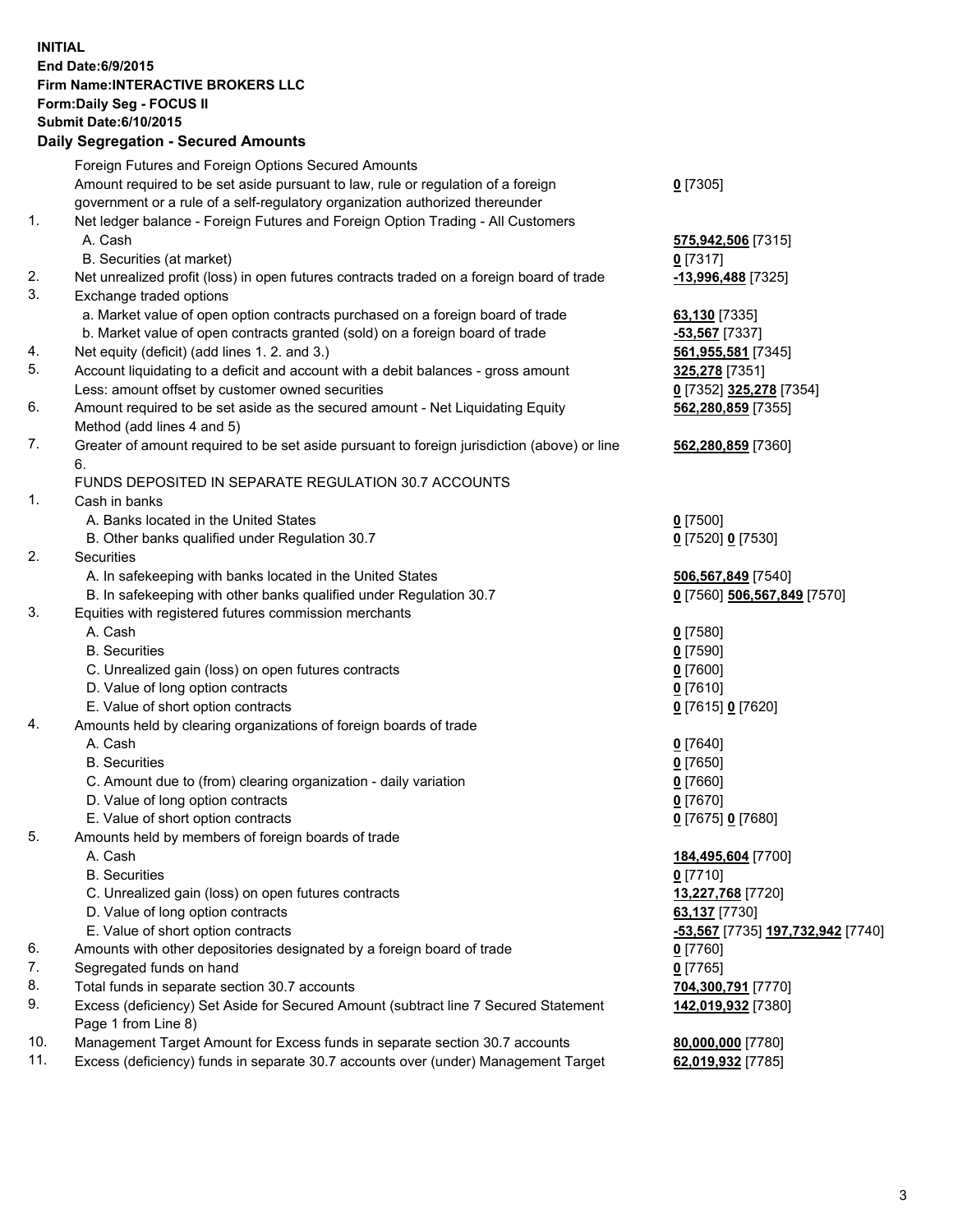**INITIAL End Date:6/9/2015 Firm Name:INTERACTIVE BROKERS LLC Form:Daily Seg - FOCUS II Submit Date:6/10/2015 Daily Segregation - Segregation Statement** SEGREGATION REQUIREMENTS(Section 4d(2) of the CEAct) 1. Net ledger balance A. Cash **2,604,498,376** [7010] B. Securities (at market) **0** [7020] 2. Net unrealized profit (loss) in open futures contracts traded on a contract market **-61,691,329** [7030] 3. Exchange traded options A. Add market value of open option contracts purchased on a contract market **129,255,968** [7032] B. Deduct market value of open option contracts granted (sold) on a contract market **-170,299,061** [7033] 4. Net equity (deficit) (add lines 1, 2 and 3) **2,501,763,954** [7040] 5. Accounts liquidating to a deficit and accounts with debit balances - gross amount **108,572** [7045] Less: amount offset by customer securities **0** [7047] **108,572** [7050] 6. Amount required to be segregated (add lines 4 and 5) **2,501,872,526** [7060] FUNDS IN SEGREGATED ACCOUNTS 7. Deposited in segregated funds bank accounts A. Cash **251,245,920** [7070] B. Securities representing investments of customers' funds (at market) **1,520,296,567** [7080] C. Securities held for particular customers or option customers in lieu of cash (at market) **0** [7090] 8. Margins on deposit with derivatives clearing organizations of contract markets A. Cash **15,399,218** [7100] B. Securities representing investments of customers' funds (at market) **108,038,960** [7110] C. Securities held for particular customers or option customers in lieu of cash (at market) **0** [7120] 9. Net settlement from (to) derivatives clearing organizations of contract markets **-1,197,563** [7130] 10. Exchange traded options A. Value of open long option contracts **2,442,451** [7132] B. Value of open short option contracts **-6,492,762** [7133] 11. Net equities with other FCMs A. Net liquidating equity **-44,421,600** [7140] B. Securities representing investments of customers' funds (at market) **882,669,141** [7160] C. Securities held for particular customers or option customers in lieu of cash (at market) **0** [7170] 12. Segregated funds on hand **0** [7150] 13. Total amount in segregation (add lines 7 through 12) **2,727,980,332** [7180] 14. Excess (deficiency) funds in segregation (subtract line 6 from line 13) **226,107,806** [7190] 15. Management Target Amount for Excess funds in segregation **155,000,000** [7194]

16. Excess (deficiency) funds in segregation over (under) Management Target Amount Excess

**71,107,806** [7198]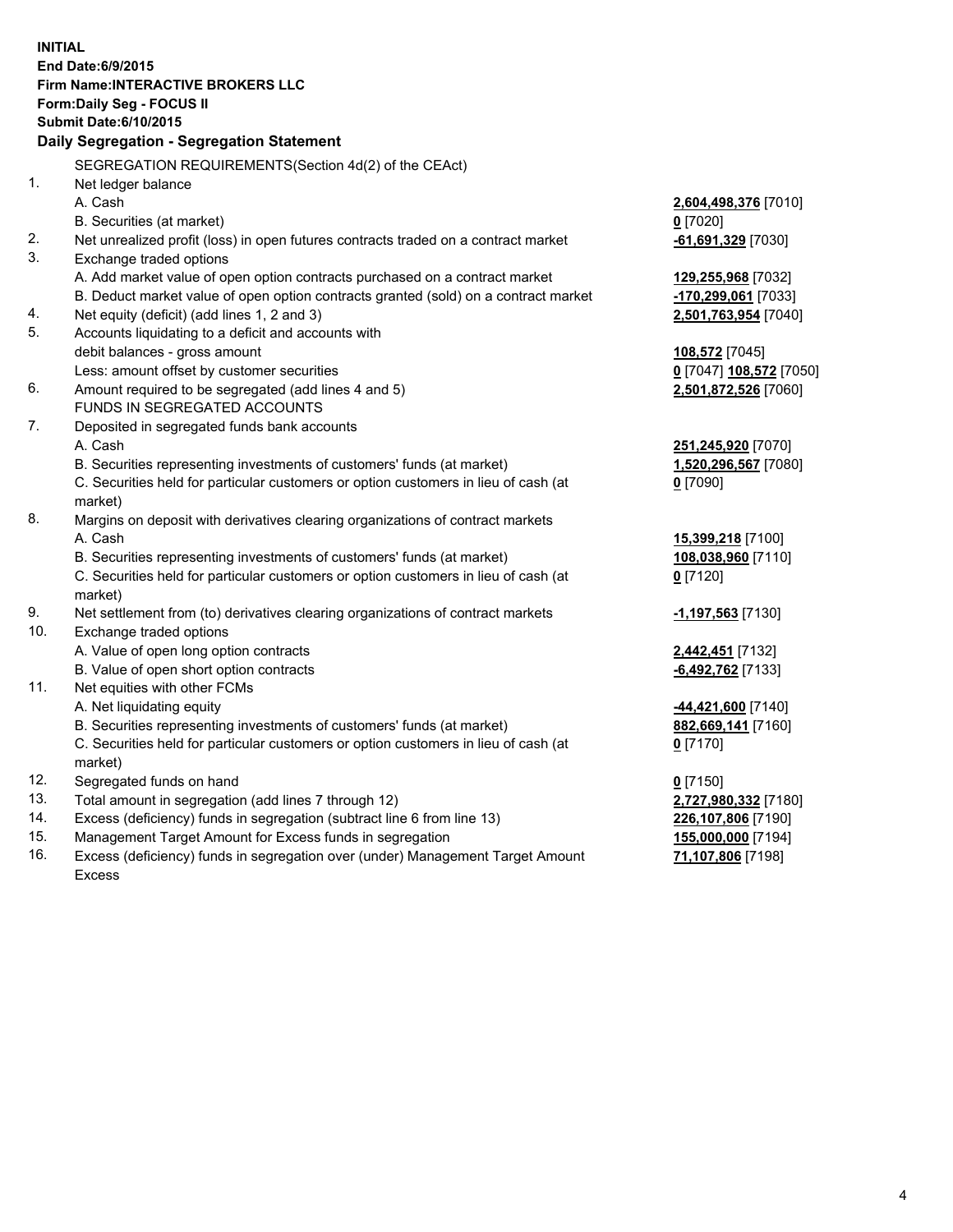## **INITIAL End Date:6/9/2015 Firm Name:INTERACTIVE BROKERS LLC Form:Daily Seg - FOCUS II Submit Date:6/10/2015 Daily Segregation - Supplemental**

| $\sim$                   | Total gross margin deficiencies - Segregated Funds Origin                                                                        | 2,430,193 [9100]  |
|--------------------------|----------------------------------------------------------------------------------------------------------------------------------|-------------------|
| $\overline{\phantom{a}}$ | Total gross margin deficiencies - Secured Funds Origin                                                                           | 12,402,686 [9101] |
| $\sim$                   | Total gross margin deficiencies - Cleared Swaps Customer Collateral Funds Origin                                                 | $0$ [9102]        |
| $\overline{\phantom{a}}$ | Total gross margin deficiencies - Noncustomer and Proprietary Accounts Origin                                                    | $0$ [9103]        |
| $\overline{\phantom{a}}$ | Total number of accounts contributing to total gross margin deficiencies - Segregated<br>Funds Origin                            | <b>155</b> [9104] |
| $\overline{\phantom{a}}$ | Total number of accounts contributing to total gross margin deficiencies - Secured<br>Funds Origin                               | 113 [9105]        |
| $\blacksquare$           | Total number of accounts contributing to the total gross margin deficiencies - Cleared<br>Swaps Customer Collateral Funds Origin | $0$ [9106]        |
| $\blacksquare$           | Total number of accounts contributing to the total gross margin deficiencies -<br>Noncustomer and Proprietary Accounts Origin    | $0$ [9107]        |
| $\overline{\phantom{a}}$ | Upload a copy of the firm's daily margin report the FCM uses to issue margin calls<br>which corresponds with the reporting date. |                   |

20150609 Commodity Margin Deficiency Report Upload.xlsx